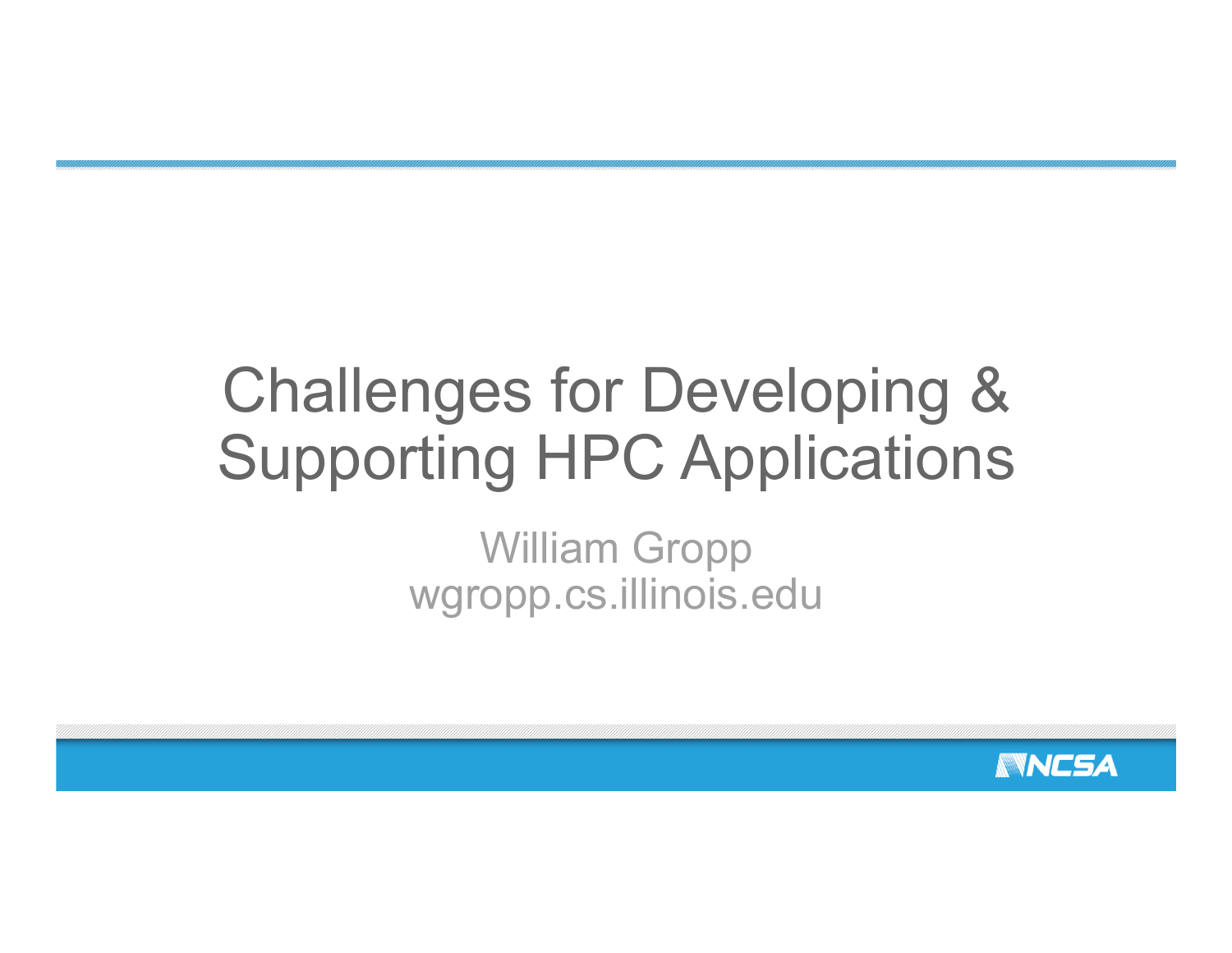## Its More than Programming

- HPC Applications are about solving problems
- Programming is only one small(ish) part that includes
	- Data management (input, output, visualization, analytics, …)
	- Performance and correctness debugging
	- Integration with workflows
	- And yes, dealing with limitations in programming systems and their implementations, particularly the growing diversity in architectures

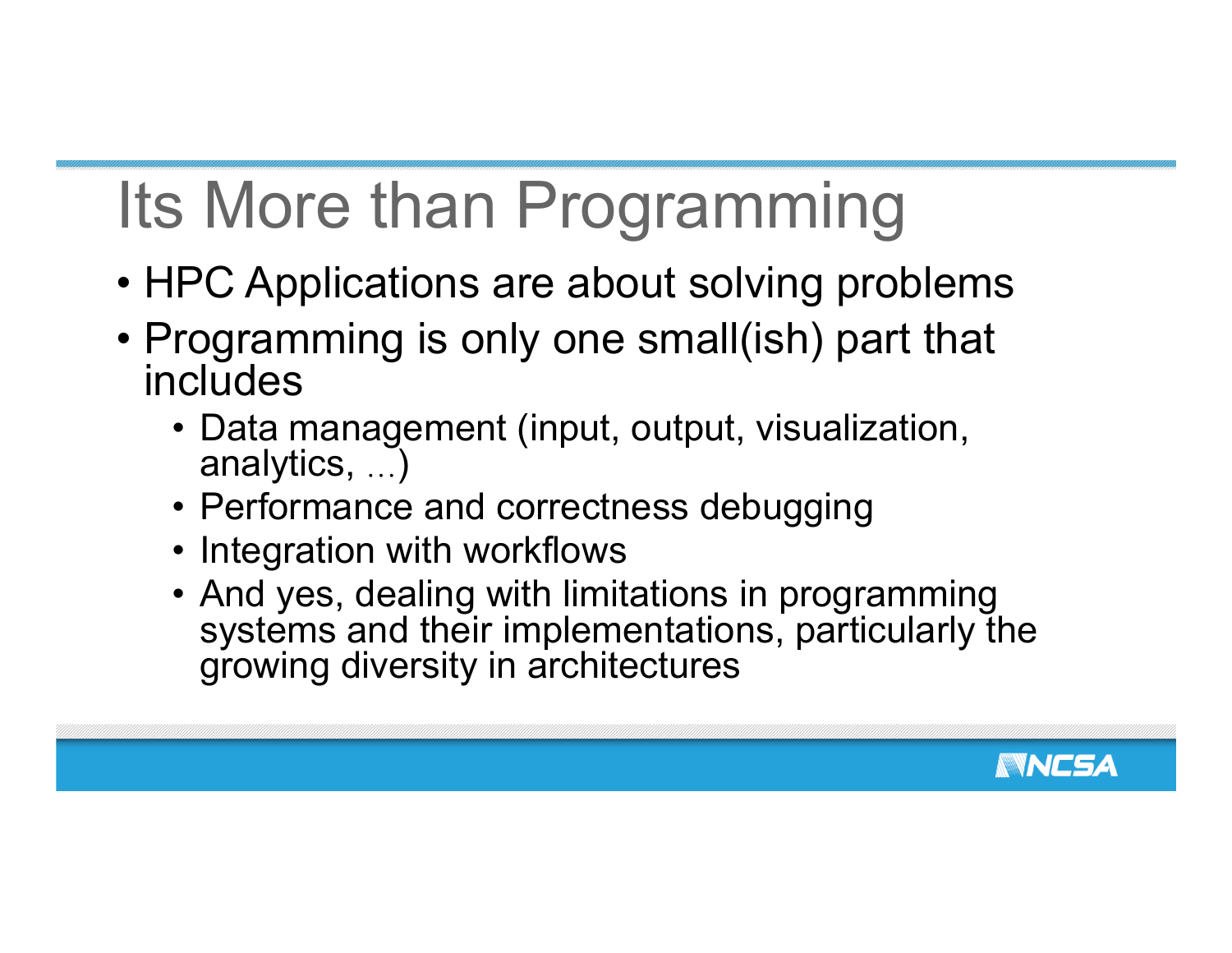### Speakers

- Torsten Hoefler, ETH Zürich
	- Automatic compiler-driven GPU acceleration with Polly-ACC
- Jeffrey Hollingsworth, University of Maryland
	- Bugs and Speed in HPC Applications: Past, Present, and Future
- Michela Taufer, University of Tennessee, Knoxville
	- Modeling the Next-Generation High Performance **Schedulers**

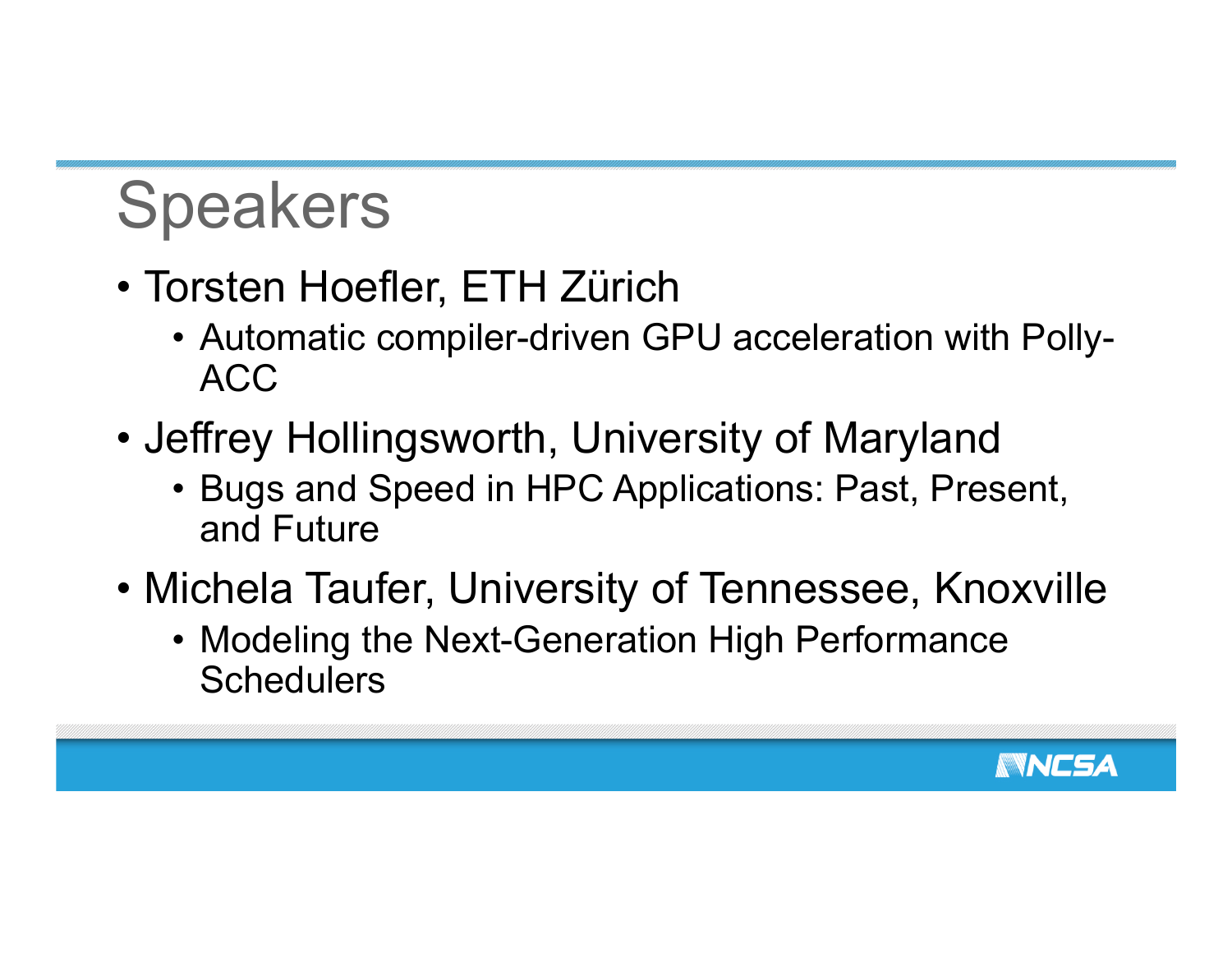# HPC Application Lifecycle (Partial)

- 
- Design Choice of mathematical models
	- Choice of algorithms
- 
- Implementation<br>• Choice of programming approaches
	- Choice of Libraries and the use of code analysis tools
- 
- Testing Correctness
	- Performance (and do you know what the achievable performance is?)
- Science workflow
	- Creating input data and analyzing output data includes mesh generation (e.g., CFD) or data partitioning (e.g., bioinformatics)
	- Run ensembles for uncertainty quantification, parameter sweeps, nonlinear optimization, …
- Repeat each step in all combinations…

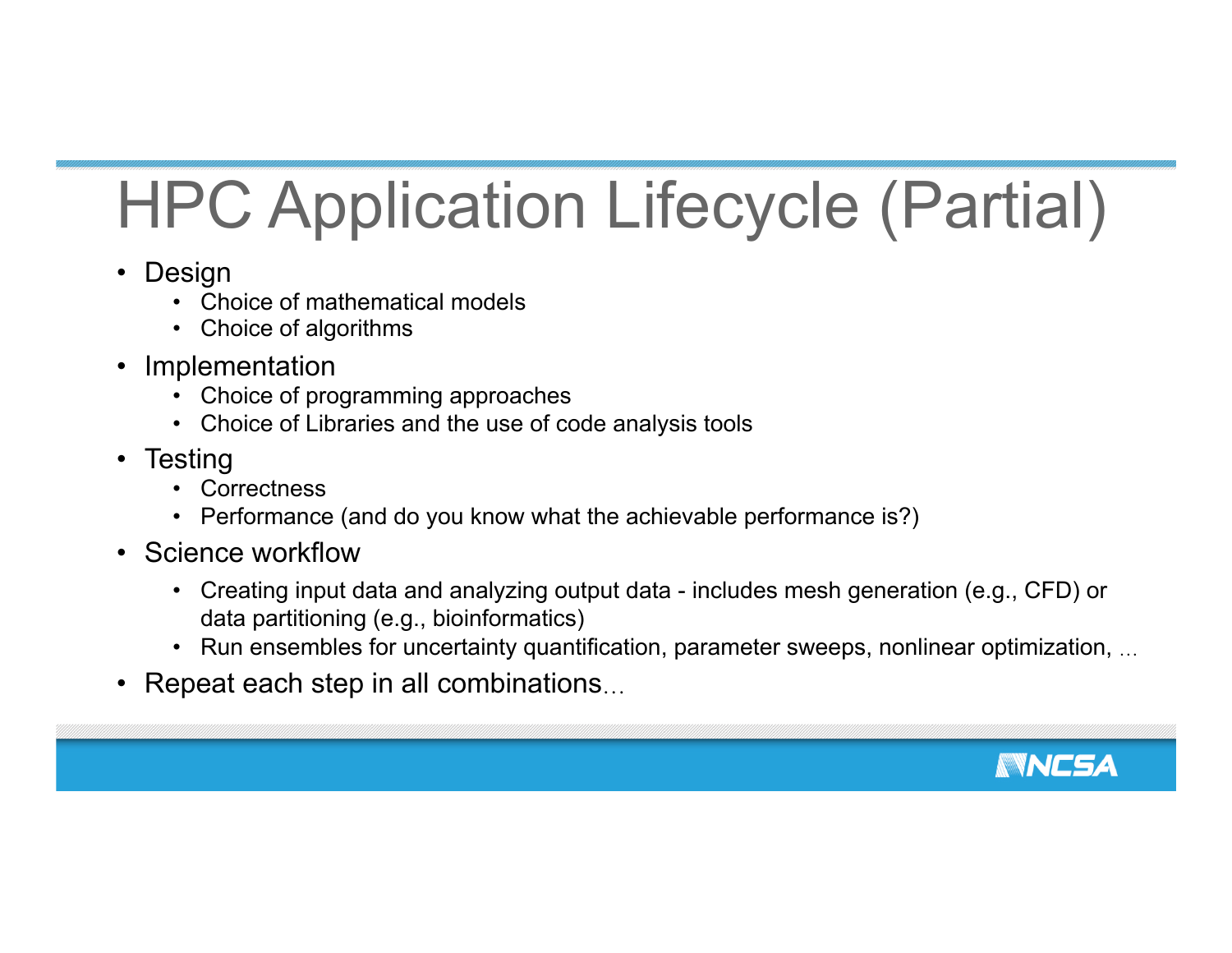## Real Challenges in Programming

- For HPC, we are looking for high performance
	- FLOPS and Memory Bandwidth ("roofline" https://dl.acm.org/citation.cfm?id=1498785 )
	- FLOPS and Memory Bandwidth and Latency (Execution-Cache-Memory (ECM) model https://link.springer.com/chapter/ 10.1007%2F978-3-642-14390-8\_64 )
	- FLOPS and Memory Bandwidth and Instruction Rate ("Achieving high sustained performance in an unstructured mesh CFD application" https://dl.acm.org/citation.cfm?id=331600 , 1999)
- Node performance is often key (in 1999 result above 7x performance improvement from memory locality on the node)
- In distributed memory programming, the challenge is managing the distributed data structures and the operations upon them
	- It would be great if a programming language provided *your* data structure (and some are close) but the reality is that most apps have specific needs

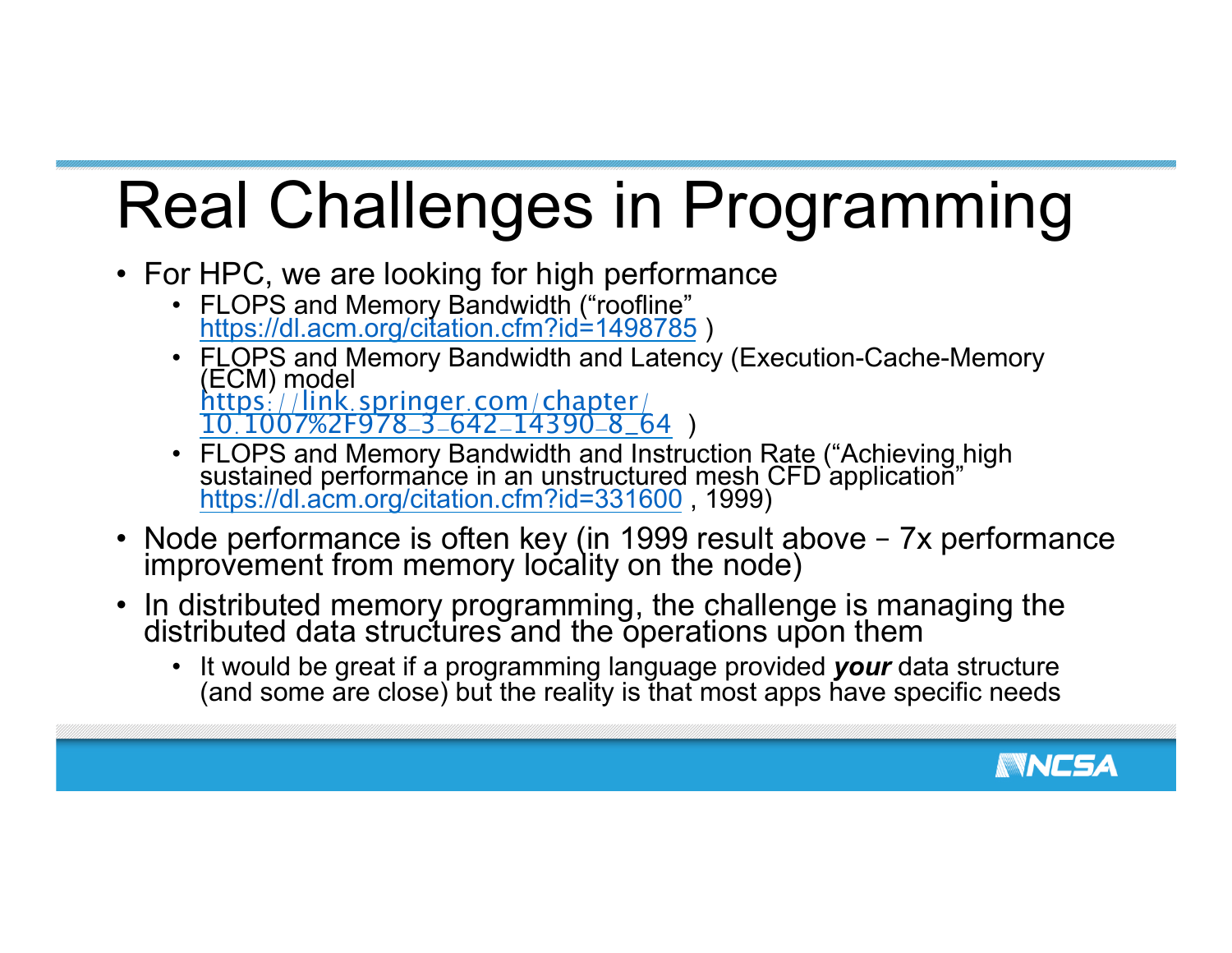## Managing Code Transformations

- Many tools exist (some you'll hear about today)
- Need a way to
	- Separate additional abstractions (e.g., loop count is small) vs. proscriptive requirements (e.g., unroll loop by 3)
	- Invoke multiple tools
		- Transformation generators, autotuners, …
	- Remember good (and bad!) choices of parameters, transformations, etc. by system/input/characterization
	- Provide ways to confirm transformations preserve correctness

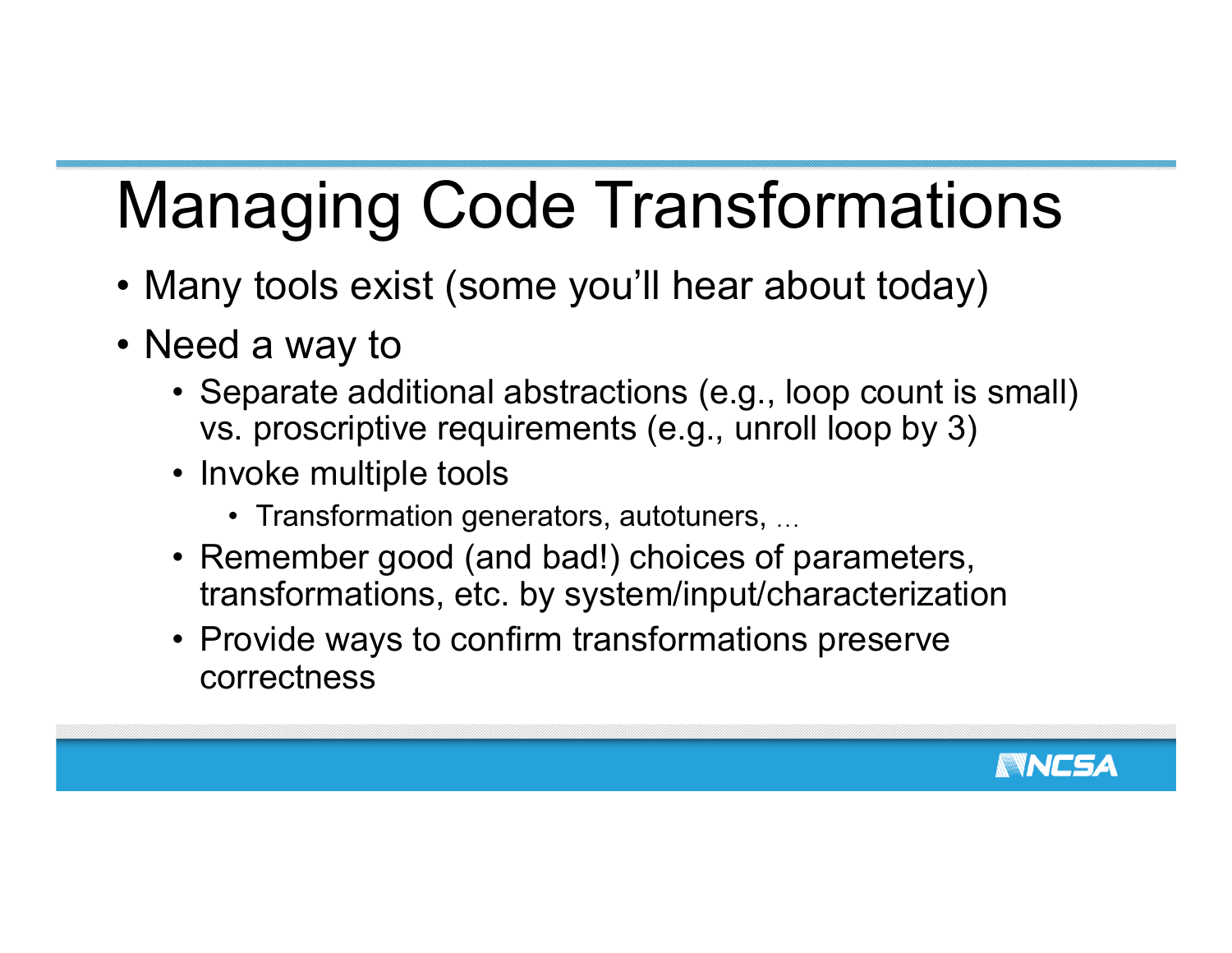### What is Correctness?

- How do we know that the performance portable code is correct?<br>• Or even if it will compute the same result as the original code
	- - And what is "the same result"?
- It is *not enough* to prove that any code transformations are correct<br>• MPICH used to test whether the compiler returned the same result in a and c for these
	- two statements:
		- $a = joe$ ->array[OFF+b+1];  $c = j$ oe->arraý[OFF $+1+$ b];
	- Because one major vendor compiler got this *wrong*.
- And you still need to prove that the hardware implements all of the operations
	- And vectorization is already likely to produce results that are not bitwise identical to the non-vector version (which might depend on how data is aligned at runtime)
- Question: How do you test that the performance portable code is computing what is intended?
- Proving code transformations correct is *necessary* but not *sufficient*

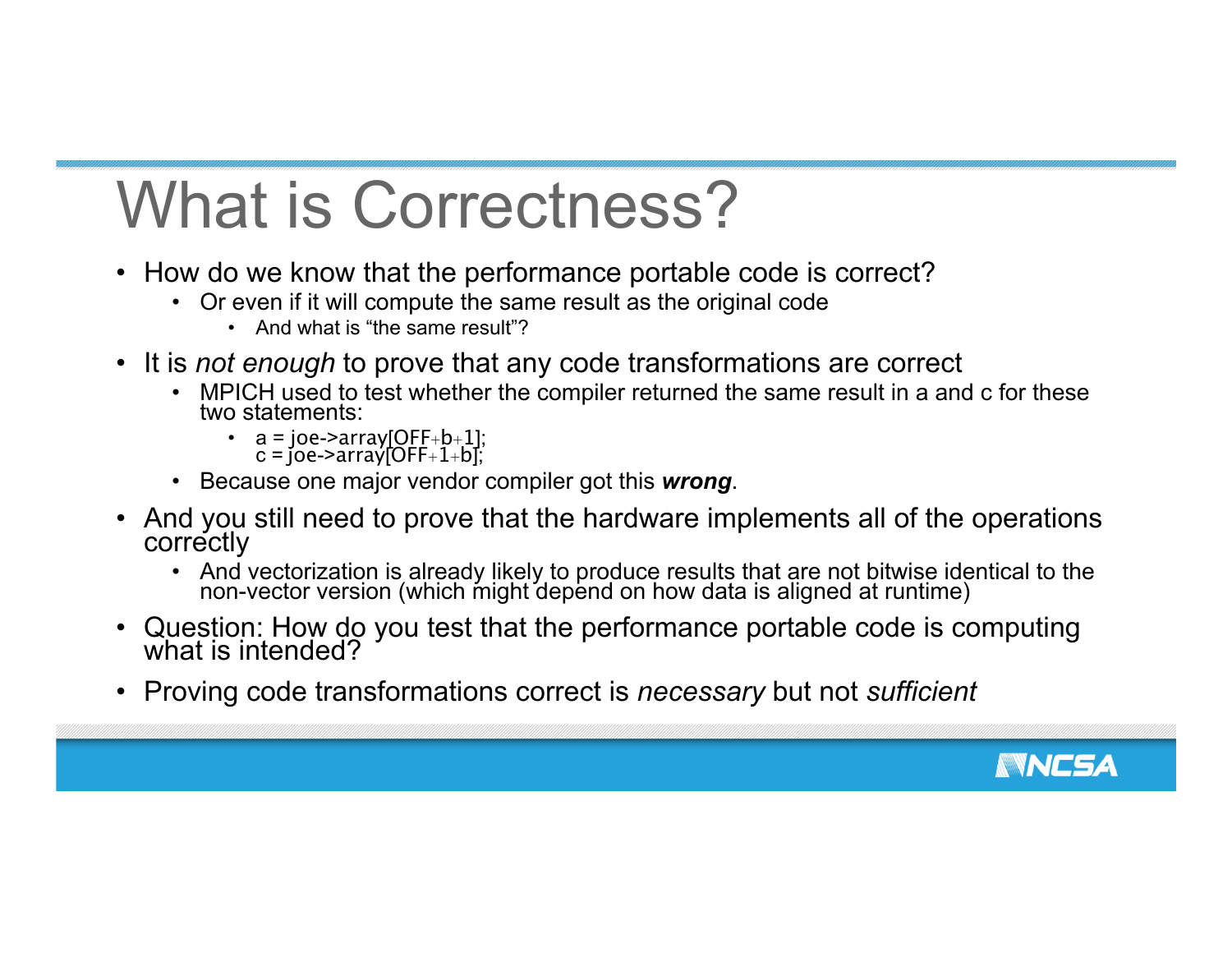## Illinois Coding Environment (ICE)

- One pragmatic approach
- Assumptions
	- Fast code requires some expert intervention
	- Can't all be done at compile time
	- Original code (in standard language) is maintained as reference (*Golden Copy*)
	- Can add information about computation to code
- Center for Exascale Simulation of Plasma-Coupled Combustion
	- http://xpacc.illinois.edu



- Approach
	- Annotations provide additional descriptive information
		- Block name, expected loop sizes, etc.
	- Source-to-source transformations used to create code for compiler
		- Exploit tool ecosystem interface to existing tools
		- Original "Golden Copy" used for development, correctness checks
	- Database used to manage platformspecific versions; detect changes that invalidate transformed versions

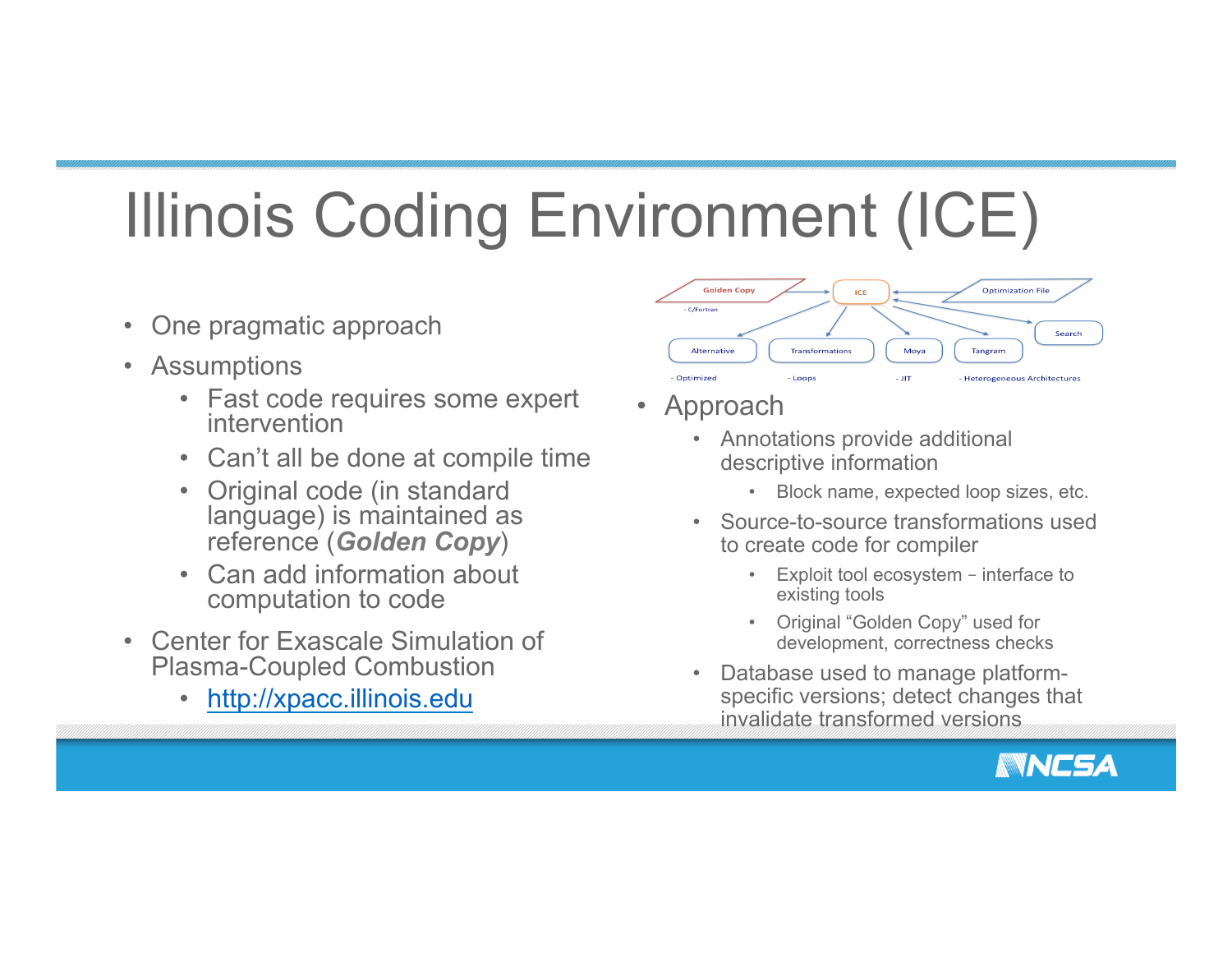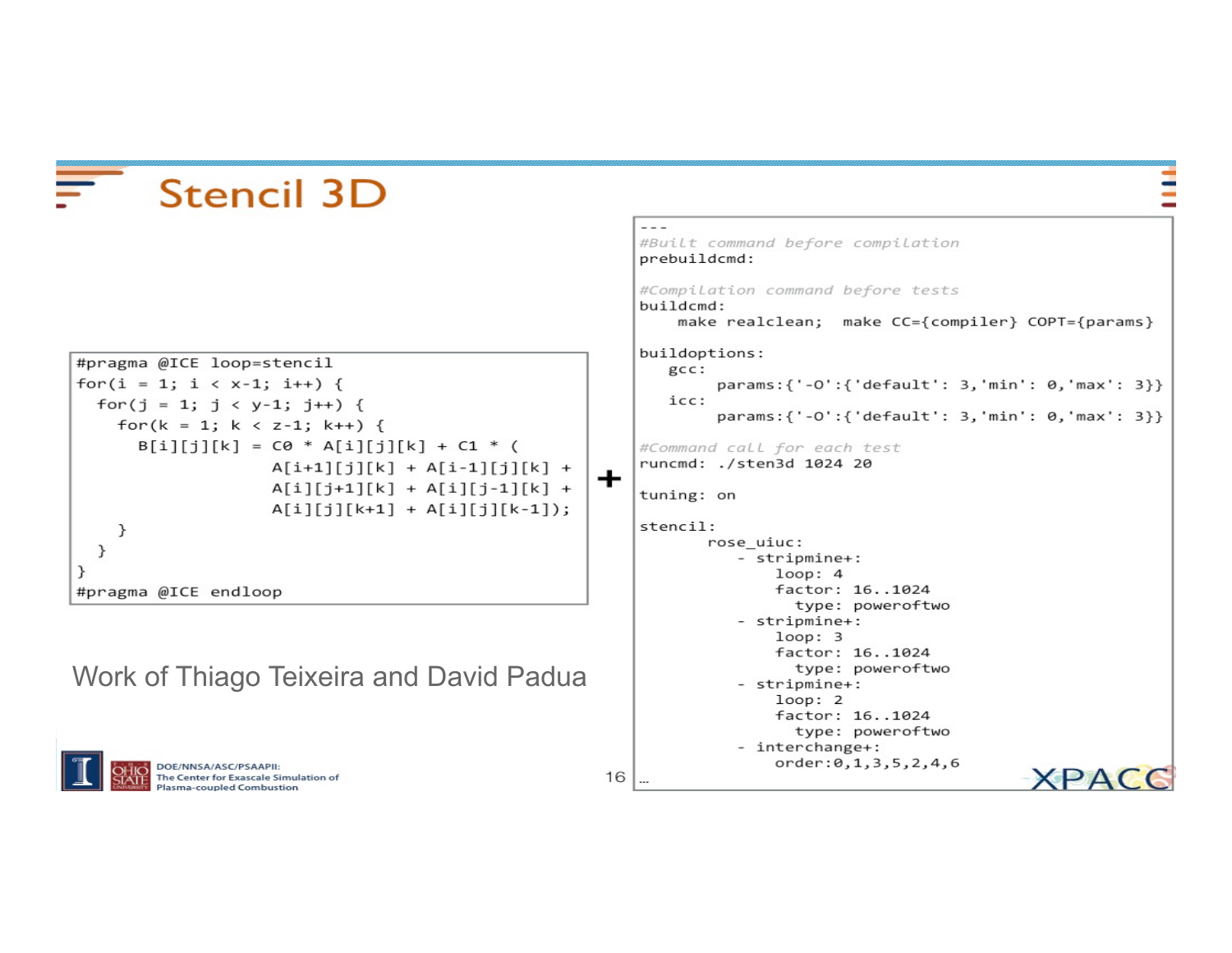#### Performance Results

Search • 3-D Stencil 6.0 icc -0gcc icc -O3 • 11,664 variants  $5.5$  $qcc - O3$ • Max 12.6 sec<br>• Min 3.68 sec<br>• Speedup over simple • Max 12.6 sec • Min 3.68 sec  $4.0$ code ⊙⊖€  $\bullet$  $\bullet$  $\bullet$  $3.5$ • icc: 1.12x O 100 200 300 400 500 **Variants Executed** • gcc: 1.21x